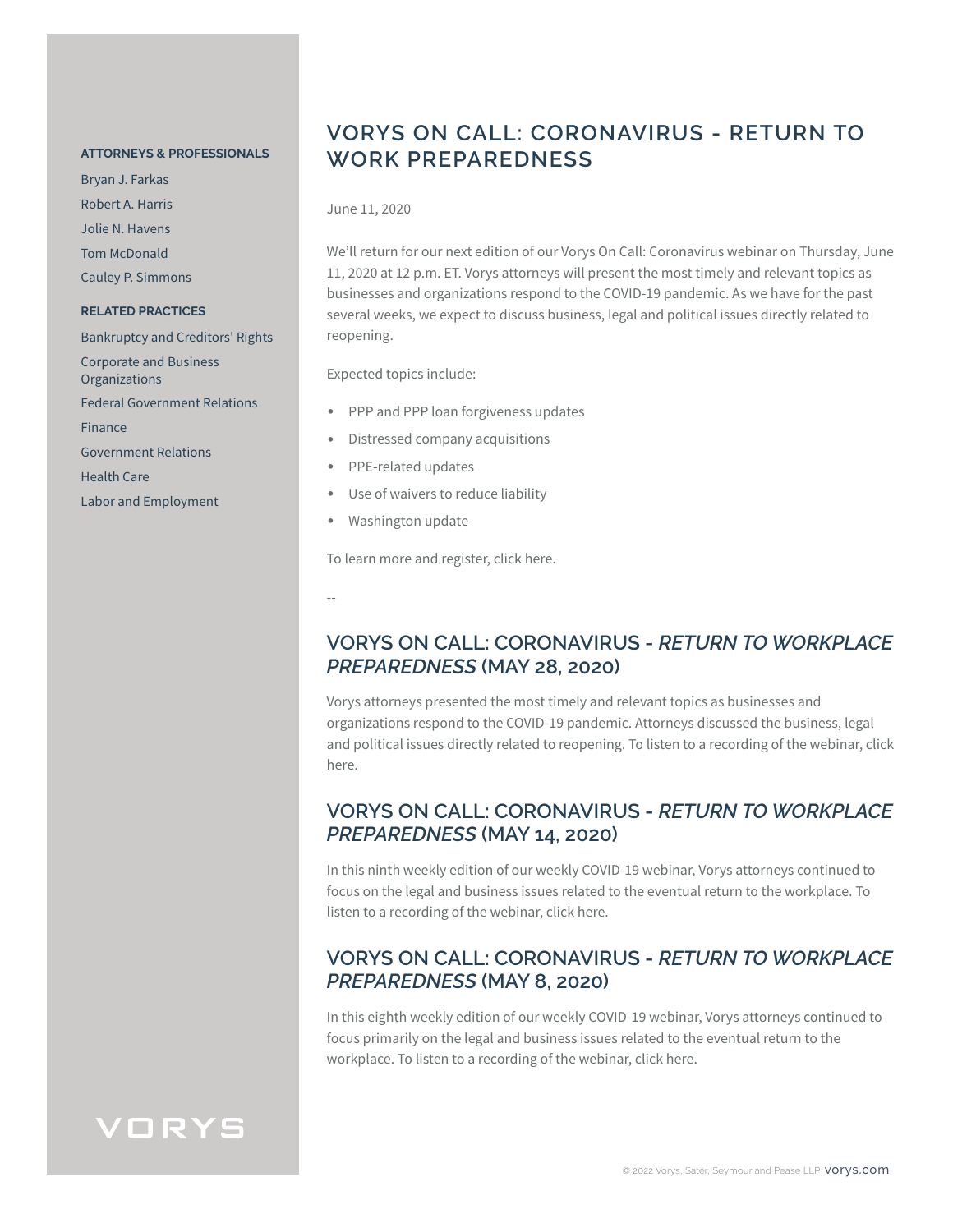## **VORYS ON CALL: CORONAVIRUS - RETURN TO WORK PREPAREDNESS**

**(Continued)**

#### **VORYS ON CALL: CORONAVIRUS -** *RETURN TO WORKPLACE PREPAREDNESS* **(APRIL 30, 2020)**

In this edition of our weekly COVID-19 webinar, Vorys attorneys again focused their remarks solely on the legal and business issues related to the eventual return to the workplace. Topics included legal developments related to businesses reopening as well as litigation matters that have begun to arise. To listen to a recording of the webinar, click here.

#### **VORYS ON CALL: CORONAVIRUS -** *RETURN TO WORKPLACE PREPAREDNESS* **(APRIL 23, 2020)**

In this edition of our weekly COVID-19 webinar, Vorys attorneys focused solely on the legal and business issues related to the eventual return to the workplace. Topics included everything from employment and OSHA-related considerations to maintaining a healthy workplace. To listen to an "on demand" recording of the webinar, click here.

## **VORYS ON CALL: CORONAVIRUS (APRIL 16, 2020)**

In the fifth installment of this multi-disciplinary webinar series, Vorys attorneys discussed the following topics: the Main Street Lending Program (Title IV of the CARES Act); economic development incentives considerations; ongoing employment-related matters; union considerations; and key issues for businesses transitioning into the production and distribution of PPE. To listen to a recording of the webinar, click here.

## **VORYS ON CALL: CORONAVIRUS (APRIL 9, 2020)**

In the fourth installment of this multi-disciplinary webinar series, Vorys attorneys discussed the following topics: CARES loans and borrower considerations; employment issues including unemployment compensation; employee benefits - ongoing developments and guidance; COVID-19-related privacy considerations; recent telehealth changes for providers, health plans and insurers; and USEPA and state regulatory changes/use of force majeure in environmental consent decrees. To access an "on demand" edition of this webinar, click here.

## **VORYS ON CALL: CORONAVIRUS (APRIL 2, 2020)**

In the third installment of this weekly multi-disciplinary webinar series, Vorys attorneys representing various practice areas and disciplines discussed a number of topics including: ongoing employment factors for businesses to consider; employee benefits implications in the CARES Act; federal tax implications; "Essential" vs. "Non Essential" businesses; SBA and other available loans under the federal relief bills; and other relevant COVID-19 topics. To access an "on demand" edition of this webinar, click here.

# VORYS